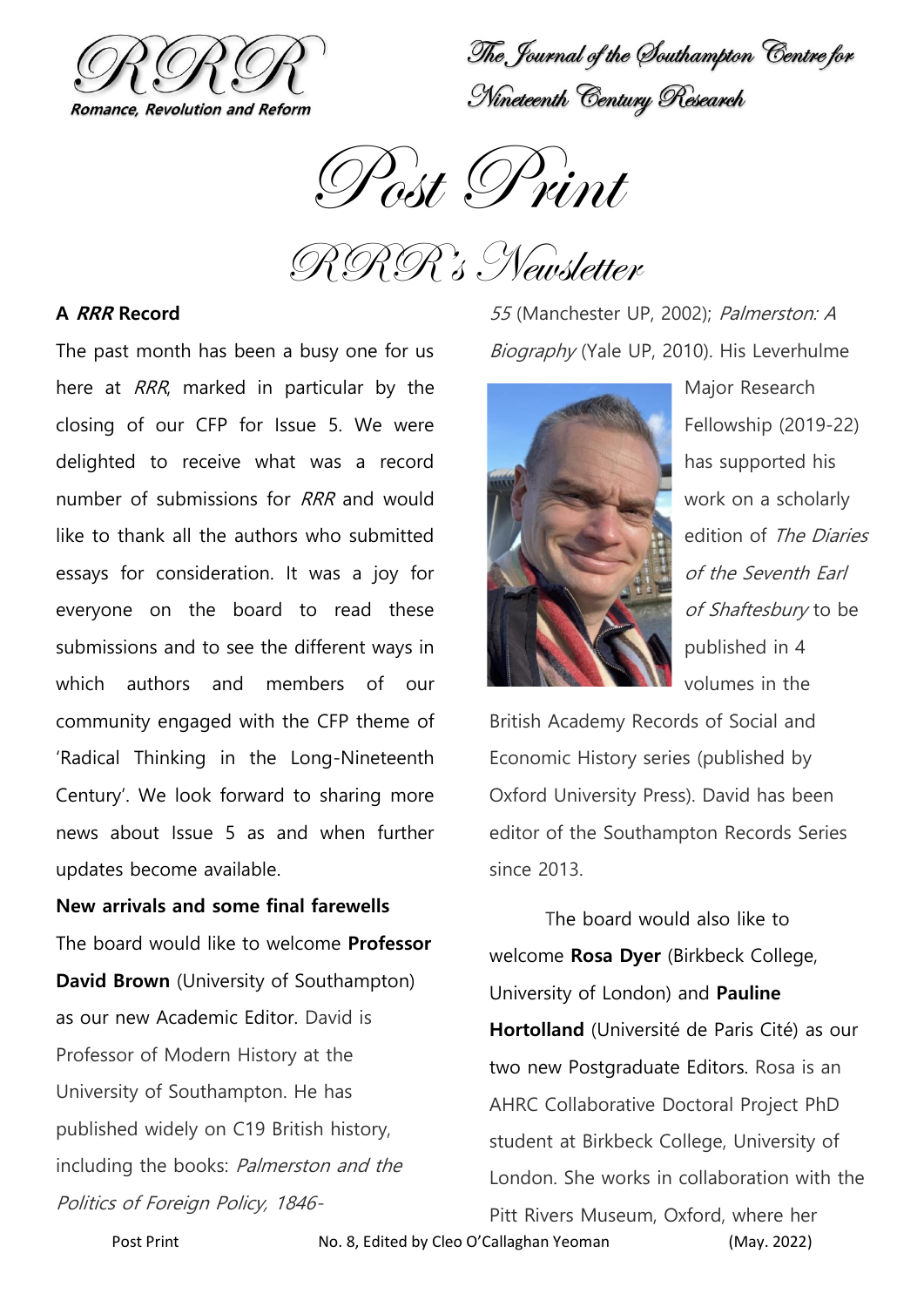



research focuses on the museum's collection of featherwork collected from South American Indigenous communities between 1830 and 1940. She is interested in historical ethnobiological

approaches to museum collections and environmental ethnohistories. Her research is practice-based and will work collaboratively with Indigenous communities in Paraguay and Ecuador to develop curatorial interventions in the museum's displays.

Pauline is a second-year PhD candidate at Université Paris Cité (France). She holds a MA in Romantic and Victorian Literary Studies from Durham University. Her current doctoral research focuses on the poetry of Percy Bysshe Shelley, with a particular emphasis on the notions of event,



efficacy, and potentiality. More broadly, she is interested in literary theory and politics, but

also in British Romanticism and France. She has published articles in Postgraduate

The Journal of the Southampton Centre for Nineteenth Century Research

English and Romanticism on the Net.

In welcoming new members to the board, we must sadly also say goodbye to some familiar faces. **Professor Francesco Izzo** (University of Southampton) and **Anisha Netto** (University of Southampton), both inaugural board members, have now stepped down from the board. We would like to thank Francesco and Anisha for their work and support for the journal since its inception in 2017, and wish them all the very best moving forwards.

## **Viva Victories**

We would like to congratulate the following members of our community upon the recent and successful completion of their PhD vivas.

**Katie Holdway** (University of Southampton), who passed her viva in March with a thesis entitled 'Pickwick in the Papers: Charles Dickens and the Politics of Remediation in the Newspaper Press, 1836- 1870'. Katie is currently working as a Research Fellow in the Department of English at the University of Southampton. She is also preparing a proposal for her first monograph, and her review of the Dickens Museum's exhibition 'Picturing Pickwick: The Art of the Pickwick Papers' was published in the *Dickensian* this month